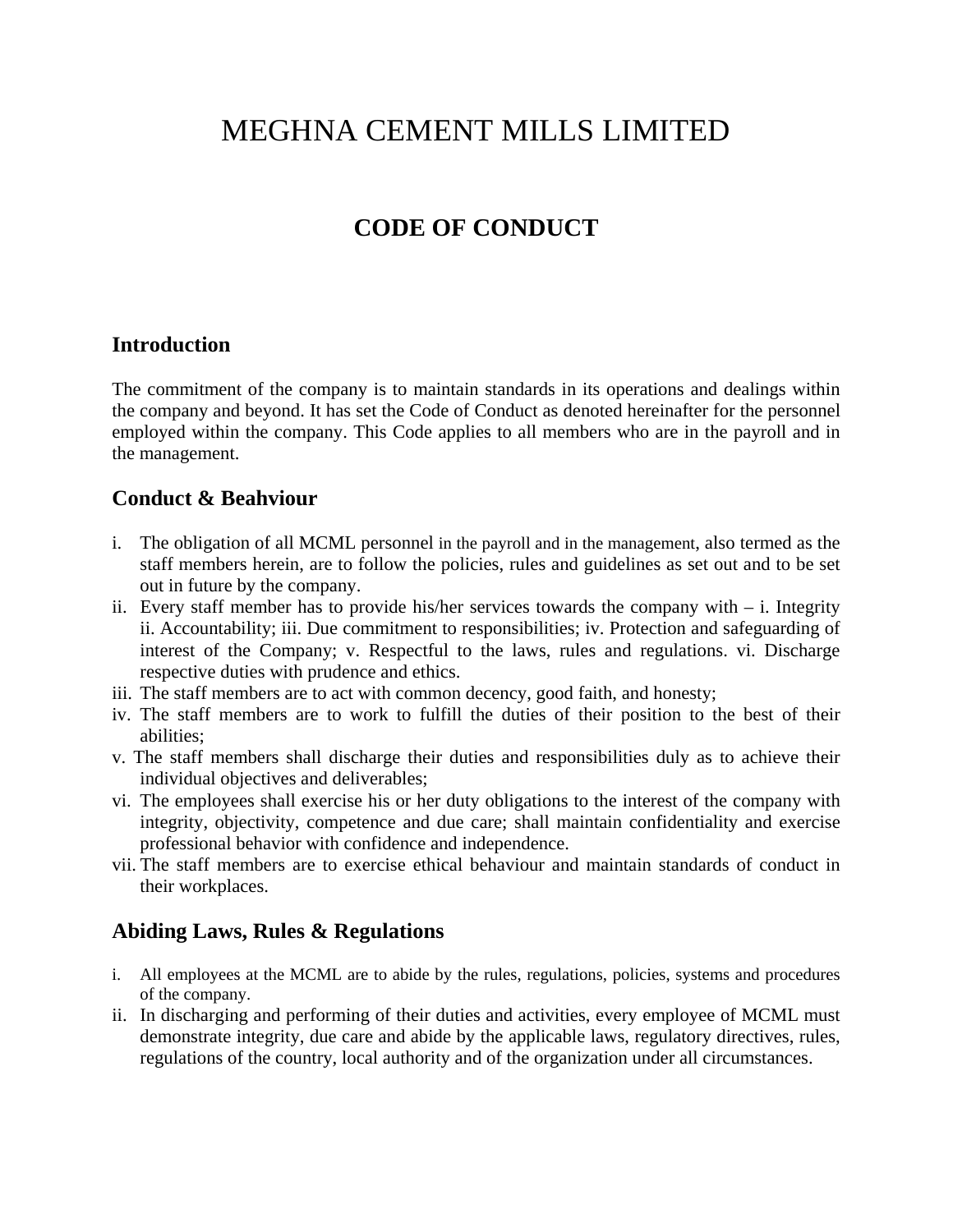iii. The company shall maintain and uphold the utmost care and standard in the manner with which it runs its operations, by respecting all labor and environment laws and other applicable rules and laws.

## **Code of Confidentiality**

- i. All employees at the MCML are responsible for ensuring that they use and handle confidential information in a secure and confidential way.
- ii. Unauthorised disclosure of confidential information to be considered as an offence and violation of code of conduct.
- iii. Any suspected or known breaches of confidentiality must be reported immediately to the appropriate authority immediately.
- iv. Confidential information can only be used for the purpose and interest of the company with proper authority and approval.

# **Working Environment**

- i. The company shall maintain a healthy and safe work environment for the employees in its offices and factory.
- ii. The company's operations have to be done in a safe manner, following all applicable safety laws and regulations.
- iii. The company shall ensure that each office and factory of MCML
	- to have a emergency preparedness plan, and ensure that the employees are familiar with emergency response requirements.
	- to strictly prohibit entry or use of illegal and/or unauthorized substances at work places, offices, and factories.
	- to strictly follow and comply with operational directives with necessary cautions & safety measures.
	- to strictly follow and comply with laws, orders, notifications.

# **Conflict of Interest**

- i. The company prohibits that all the employees of MCML shall avoid situations in which an employee's personal interests conflict with those of MCML.
- ii. An employee shall not unduly use his/her official position for any personal gain or benefits or for the benefit of his/her relatives and/or close associates.
- iii. In case of any actual or potential conflict of interest, to immediately inform his/her higher reporting authority about such actual or potential conflict of interests.

## **Prohibition of Insider Trading**

- i. The employees of MCML and any of its sister concerns are prohibited from using any "material," "nonpublic" and "price sensitive" information acquired personally and/or through others within the company, or through contact with clients or anyone it deal with in working within the company, its clients, suppliers or business partners, as to buy or sell any securities options etc.
- ii. It is a clear violation of the company's policy, ethical obligations and the law to engage in insider trading by any of the employees of the company.